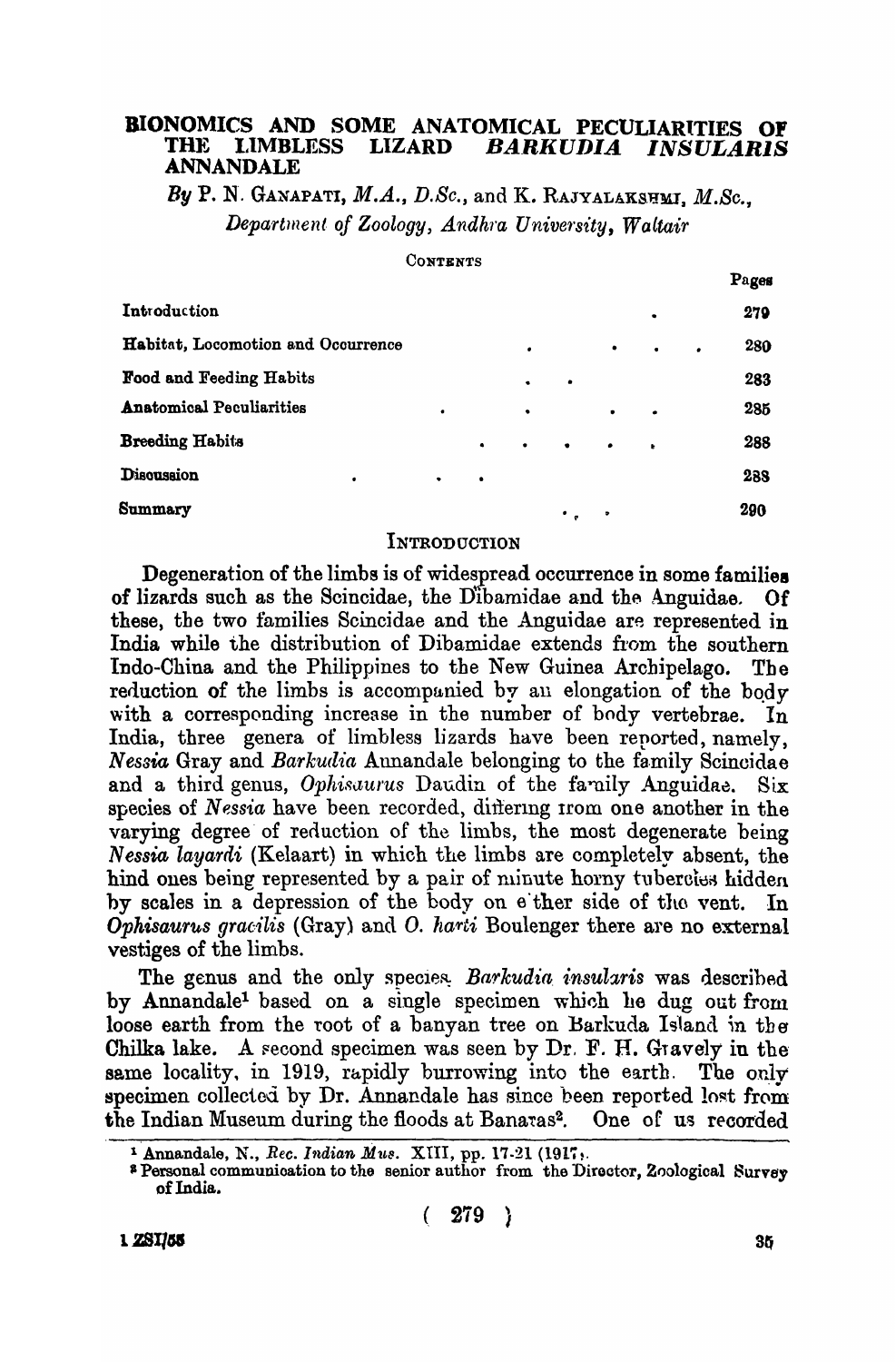the occurrence<sup>1</sup> of a limbless lizard belonging to the genus *Barkudia* Annandale in the Andhra University campus. The first specimen was collected in July, 1949 and since then several specimens have been collected and an intensive study made of the bionomics and anatomy of this form. On a comparison of the local form with the description given by Annandale for the type species  $B$ . *insularis*, some minor differences are noticed but these do not appear to be of sufficient taxonomic value to warrant describing the present form as a new species of the genus. Unfortunately, the specimen collected by Annandale has since been lost and, as such, any comparison has to be made only with the description. We are, therefore, referring the local form as *Barkudia insularis* Annandale. A specimen of the lizard has been deposited in the Zoological Survey of India, Calcutta.

The present paper is an attempt to give the bionomics of the lizard based on our observations for the past five years. A detailed account of the anatomy will be published elsewhere shortly.

We are indebted to Dr. S. L. Hora, Director, Zoological Survey of India, for kindly confirming the identification of the lizard and for valuable suggestions in preparing this paper.

# HABITAT, LOCOMOTION AND OCCURRENCE

Waltair, where the University Campus is located, is a small hillock having an elevation of 157' above M. S. L. The soil is made up of loose red sand and the vegetation is mostly composed of low shrubs and cashewnut groves. *Barkudia* lives buried in the shady sub-soil amidst the cashewnut plantations, overlaid by a thick layer of decaying leaves. In the same habitat could be seen a variety of other animals like centipedes, millipedes, beetles and their larvae, termites, spiders, scorpions and the blind snake *Typhlops* sp.

The lizard bas been dug out at various depths below the surface. They may be found a few inches below ground to a depth of a foot or more. We have never seen them above ground, at any time, in their natural habitat. They live in distinct burrows or tunnels which do not collapse in the damp soil. When the lizards were kept in damp soil inside rectangular boxes with sides made of glass, the animals readily constructed the tunnels and their movements could be observed from outside. The tunnels have a zig-zag tortuous course in response to its snake-like looomotion and the animal moves both forwards and backwards in the tunnel with the same agility. They do not seem to live permanently in any one tunnel and the tunnels are frequently made afresh with the result that the soil is always kept in a loose and well aerated condition. \Vhen the animal *is* dug out and released on the soil it burrows with extreme rapidity and in a few moments it disappears below ground. The animal first lifts up its head and immediately the wedge-shaped snout is struck into the soil and the body performs active undulatory movements pushing aside the loose dry surface sand on either side. Once the head and part of the body enters the soil the rest of the body

<sup>..</sup> ;1~aIl~p.,tf, P. N. and Krishnan Nayar, K., O'Uf'r"l' 8cifflt~e, XXI, ~~. 105 .. 106 ~1952)~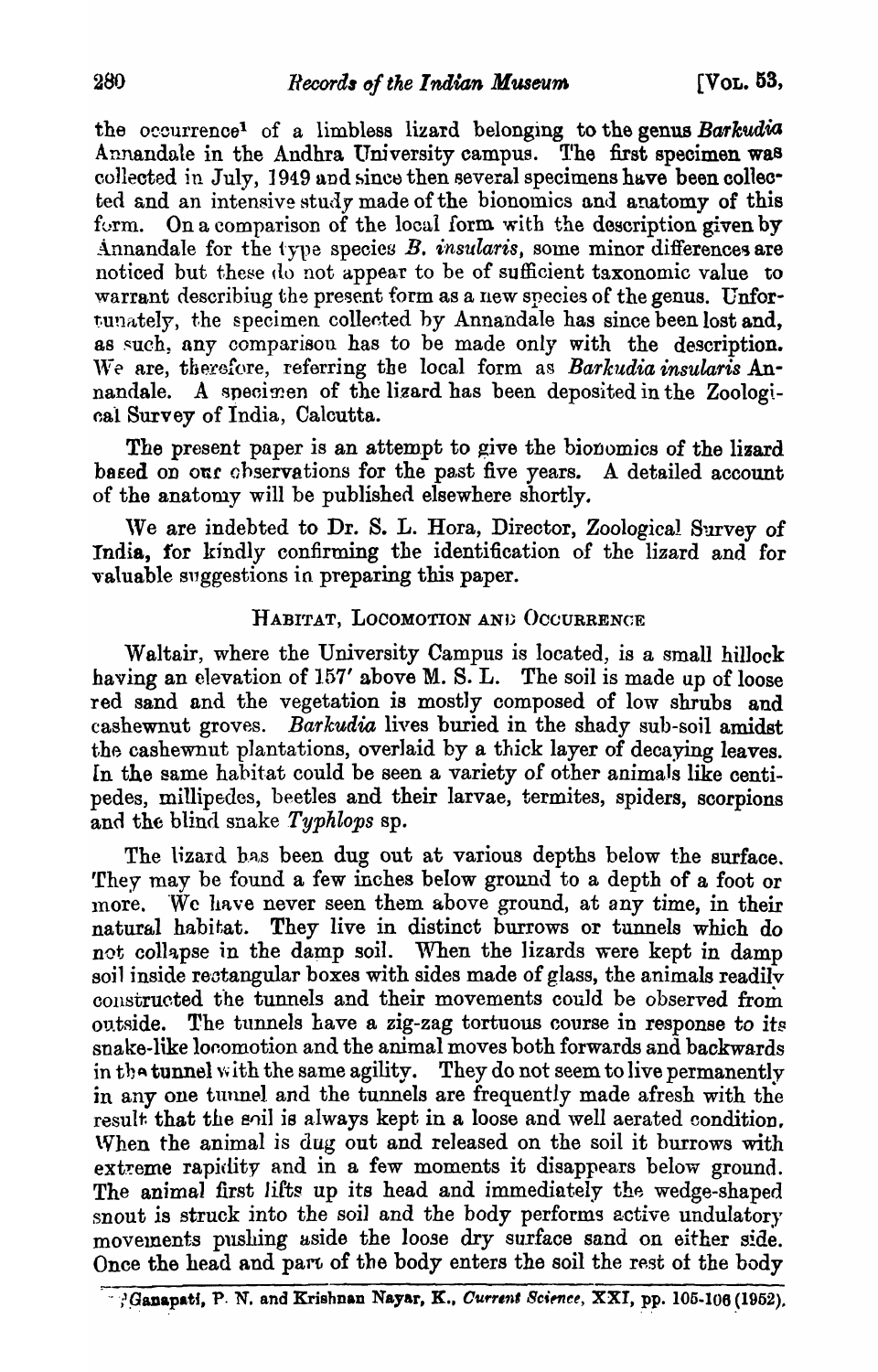#### 1955.] P. N. GANAPATI AND K. RAJYALAKSHMI: Limbless Lizard 281

is quickly drawn in and the animal disappears from sight, in a trice. When left on polished floor it is restless and its movements are very clumsy. It progresses by undulatory movements very much like that of a snake.

These lizards have been collected all through the year though they are seen in smaller numbers in the colder months of November, December, and January. They are also rare in the rainy months from June to October. They are fairly common in the summer months when the adult as well as juvenile forms are present.



TEXT-FIG. 1.-Barkudia insularis Annandale; entire.

External features.- The adult lizard (text-fig. 1) is long, slender and cylindrical with a short blunt tail. The head is dorso-ventrally flattened and narrowed anteriorly into an efficient burrowing wedge-shaped snout formed by the transversely elongated, rostral shield which projects beyond the lower jaw. The head is slightly broader than the tarnk but there is no distinct neck. In a specimen measuring 22 cms. the following were the dimensions of the various regions :-

| Snout-Vent Length<br>Tail-length.<br>Snout-Orbit length<br>Head length<br>Mouth-orbital length | ٠ | $\bullet$ | ٠ | $15.0 \text{ cm}.$<br>$7.0 \text{ cm}.$<br>$0.5$ om.<br>$\cdot 0$ om.<br>$0.7$ cm. |
|------------------------------------------------------------------------------------------------|---|-----------|---|------------------------------------------------------------------------------------|
| Inter-orbital length                                                                           |   |           |   | $0.5$ om.                                                                          |
|                                                                                                |   |           |   |                                                                                    |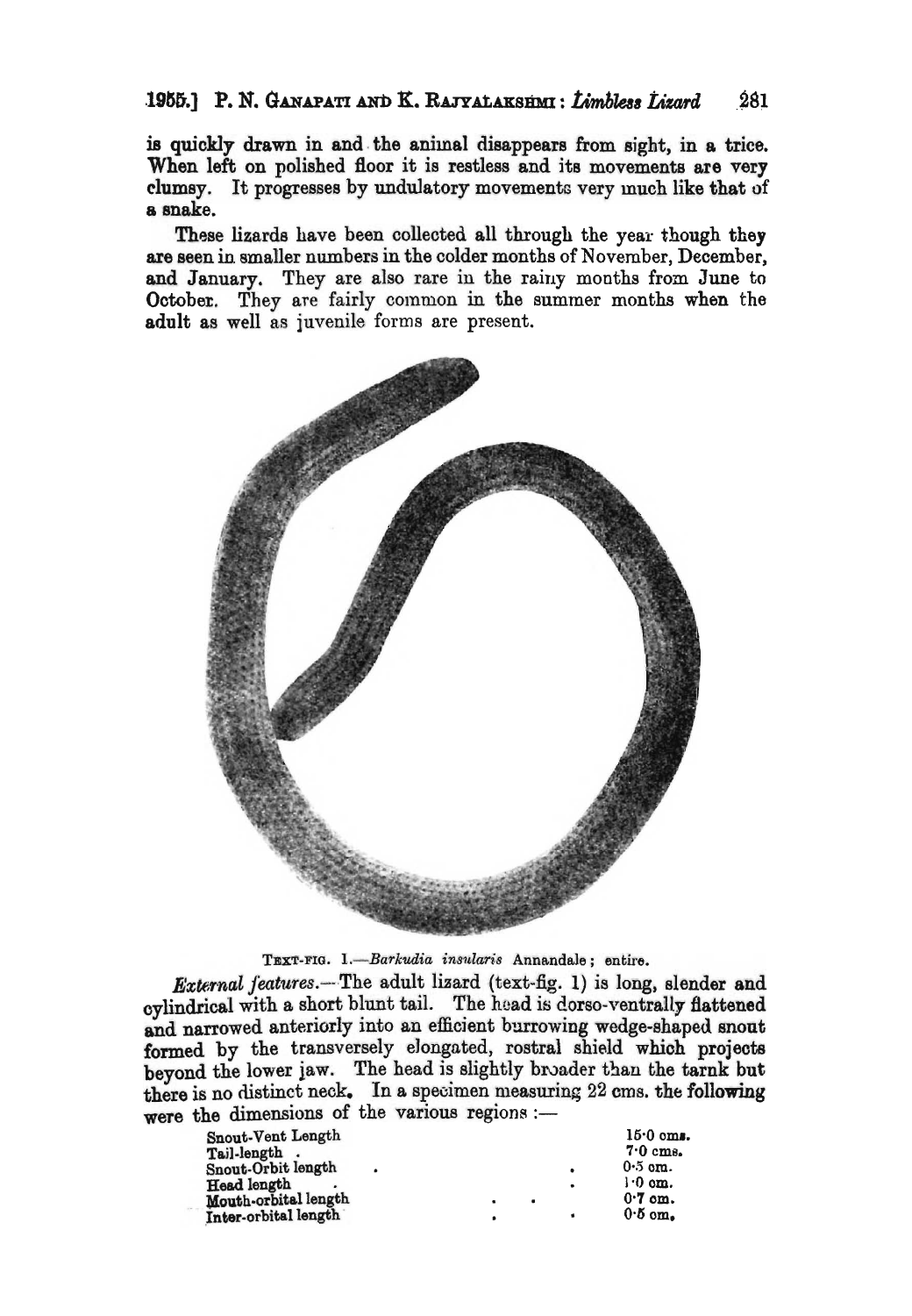The colour pattern has been found to vary to some extent from individual to individual. The common pattern is a glossy brown with a biack spot in the muddle of each scale. These spots form longitudinal rows which vary in numher from 8 to 14 but ten of these rows are more **EXECUTE: EXECUTE:** The ventral side is creamy white in colour. Towards the tail region the coloration gets more and more deep ending in a distinct uniformly dark pigmented cap over the tip of the tail. Some individuals instead of being glossy brown may te steel blue or orange brown in colour. The tip of the tail instead of being uniformly black may have a more diffuse pigmentation which increases in density gradually towards the tip. A number of individuals showing the two characteristic types of coloration of the tail were  $exa$  mined with a view to find out whether the difference has anything to do with the sex of the individual and it was found that both types occur in either sex. It is possible that the coloration may have something to do with the periodic shedding of the skin  $(M\text{-}\text{iller})^1$ , or it may be that there are two distinct varieties of the same species occurring locally.

The minute external narial openings are present on the dorso-lateral edges of the snout just above the rostral shield at the antero-lateral edge of distinct nasal shields.

The ear openings are also minute and are located on the dorso-lateral sides at the posterior end of the head at ahout the level of articulation of the lower jaw and behind the parietal shields.

The eyes are also small but quite functional. They are present on the dorso-Iateral sides of the head, in between the external narial openings and the ear apertures. A well developed movable lower lid is present.

The tail is cylindrical and rounded at the tip. The relative length of the tail with the rest of the body is highly variable. In some cases the tail is nearly half as long as the body while in others it is less than a fourth the body length. As in many other lizards the tail is highly fragile and the animal is also capable of regenerating its broken tail.

The head is covered by the shields and the body by the scales (textfig.  $2 \, a, b, d$ ). The genus is characterised by three large azygous shields in the dorso-median side of the head and a number of smaller shields. Anteriorly is the rostral emarginate laterally to receive the nasals. The supra-nasals are large, in contact with one another behind the rostral and with the first labial. The first large azygous shield, fronto-nasal, is broader than long and larger than the frontal which follows. The middle azygous shield, frontal is longer than the fronto-uusal, strongly emarginate laterally to receive the first supraccular. The third shield, interparietal is much larger than the frontal. The parietals are narrow and obliquely placed, in contact with the fronto-nasal also. The third is small. There is a single loreal, a large single preocular, a single superoiliary, a single 8ubocular and two postoculars. The lower eyelid is composed of two or three scales while the upper eyelid is vestigeal. There are four supralabials; the third largest, below the eye, and a single azygous postmental (text-fig.  $2$ , c).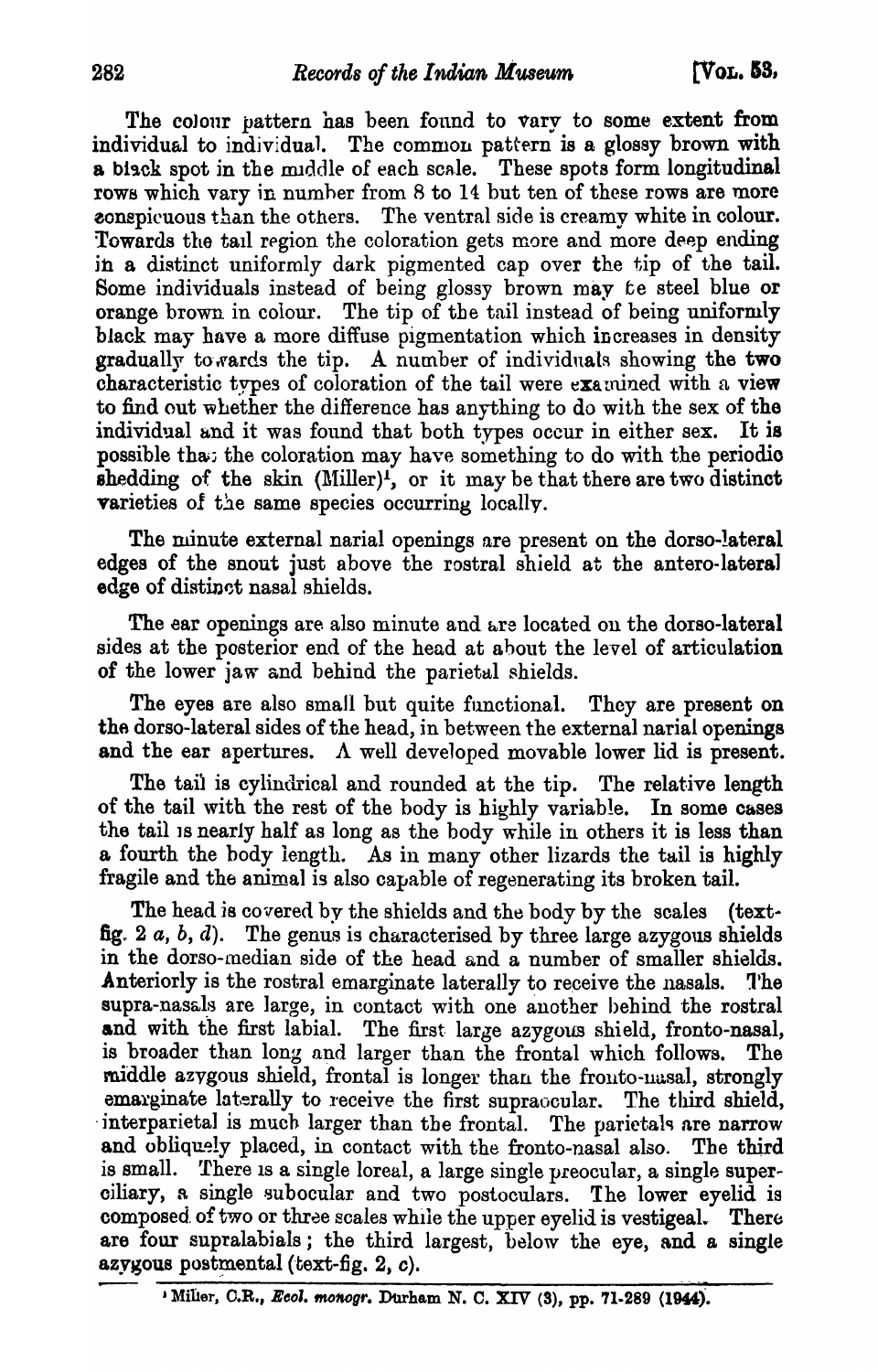There are 140 scales between the postmental and the preanal scales. There are 20 to 22 scales round the middle of the trunk. The preanal scales are not enlarged.

The head is very small and consequently the gape of the mouth is small. The teeth are pleurodont, arranged in a row both along the upper and the lower jaw. They are small, conical and slightly curved. In addition to the teeth on the jaws there are also teeth on the palate. The pterygoid at its anterior end, where it meets the palatine, bears on each side a row of two or three conical teeth (text-fig. 3b) arranged in an oblique row along the flange of the bone. There are no teeth on the palatine or vomer. The new teeth arise at the base of the old ones as in Anguidae and not in the sockets of the old ones as in the Scincidae.

The tongue is long and slender and bifid at both ends. The animal shoots out the tongue at frequent intervals.



TEXT-FIG. 2.-Barkudia insularis Annandale.

*a.* Dorsal view of head showing the arrangement of shields; *h.* Latera] view of head; *c.* Ventral view of head; *d.* Microscopic structure of scales.

EA., ear aperture; F., frontal shield; FN., fronto-nasal shield; IP., interparietal shield; L, loreal shield; LA., upper and lower labial shields; LC., longitudinal canal; LT., lower jaw; M. SH., mental shield; NA., nasal shield; P., parietal shield; R, rostral; SC., scale; S.C., supraciliary; SO., supra-oculars 1, 2, and  $3$ ; SN., supranasal shield; TC., transverse canal.

### FOOD AND FEEDING HABITS

**Barkudia** is mostly insectivorous in its diet. Examination of the gust contents of a large number of specimens has shown termites, adults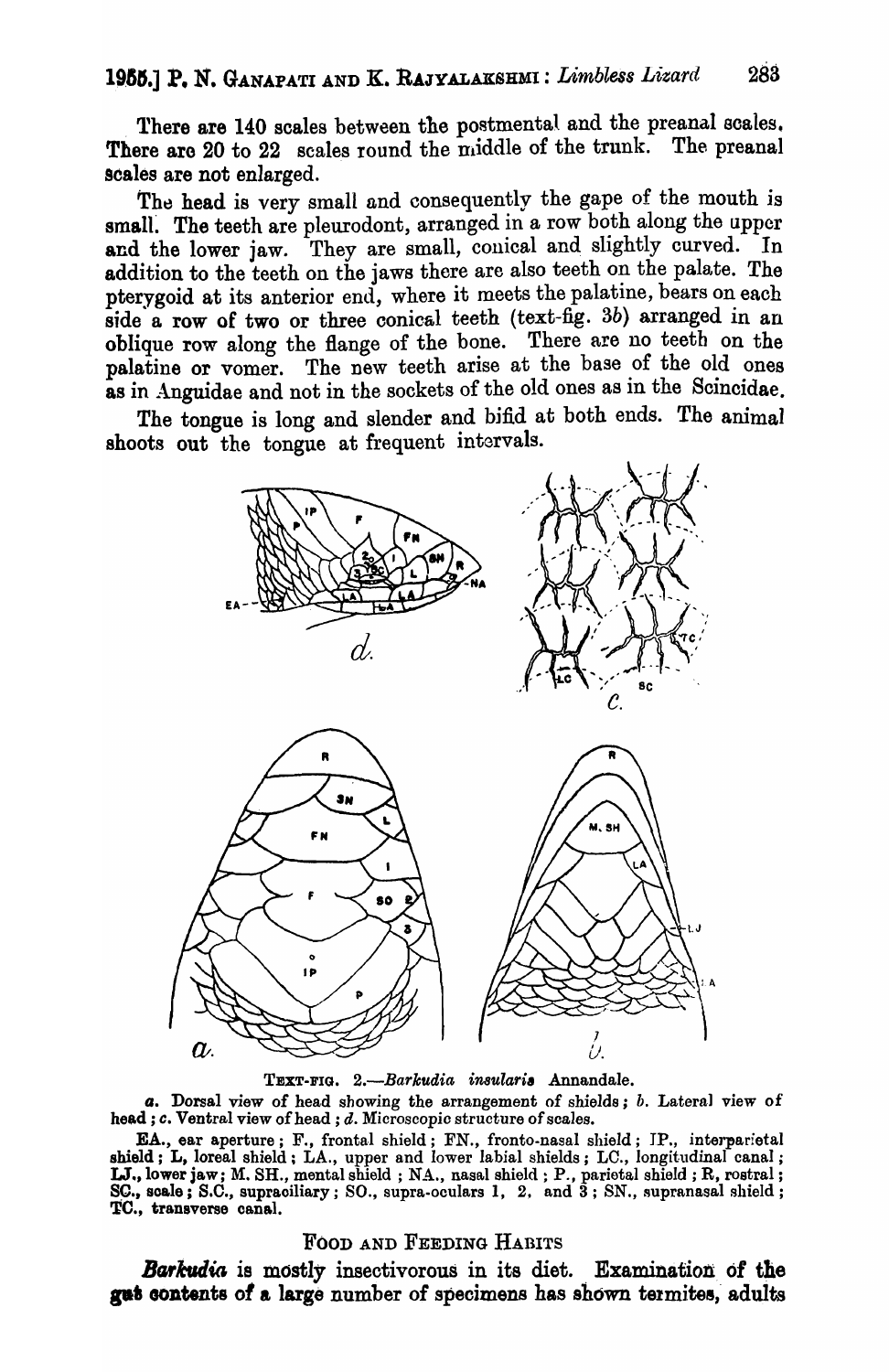and larvae of beetles, insect's wings and appendages, centipedes, and occasionally remains of spiders and scorpions. As already mentioned in an earlier part of the paper these animals, which constitute the prey of the lizard, are found in large numbers in the natural habitat of the lizard.



TEXT-FIG. 3 .- Barkudia insularis Annandale.

a. Dorsal view of skull; b. Ventral view of skull; c. Lateral view of skull.

BOC., basioccipital; B. TR. PR., basitrabecular process; BSPH., basisphenoid; ECT. PT., ectopterygoid; EP. PT., epipterygoid; EX. OC. exoccipital; FR., frontal ECI. F1., ecoopterygond; E1. F1., epipterygond; EX. OC. exoccipital; FR., frontal<br>bone; F.M., foramen magnum; J., jugal; LJ., lower jaw; MX., maxilla; NA., nasal<br>bone; OC. CON., occipital condyle; OJO., opening of the orga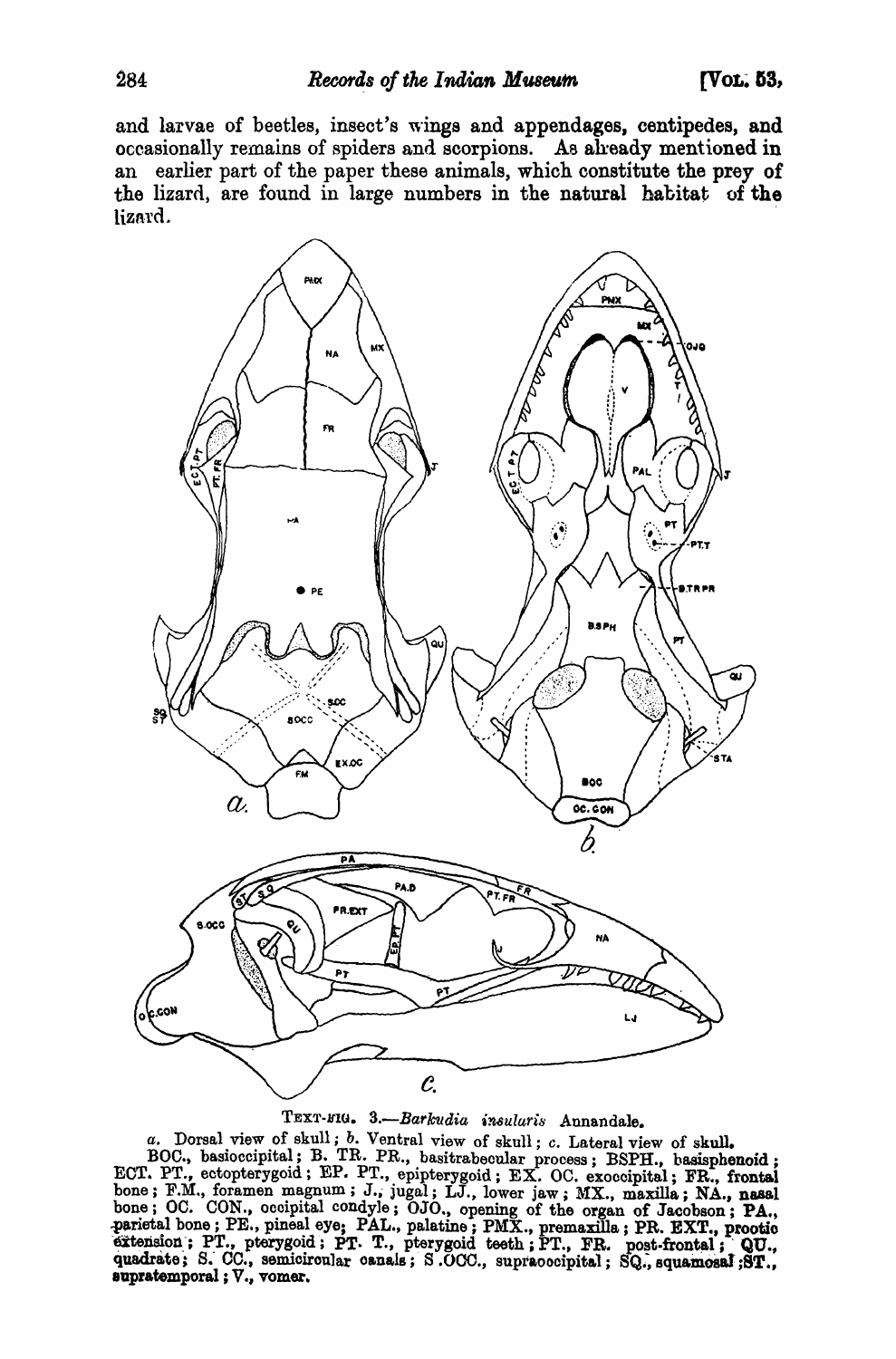We have observed the feeding habits of the lizard under laboratory conditions. A colony of termites was introduced into the terrarium where the lizards were kept. The termites soon started going in all directions and some of them burrowed into the earth. A few moments later, presumably owing to the disturbance caused, one of the *Barkudia*  was seen to pop out its head, from the burrow, and to remain in that position for a while and when it noticed the presence of the termites it pushed out its head and a part of the body, waited for a few moments and with a sudden jerk it snapped the prey and immediately withdrew into the burrow. This operation was repeated several times before the lizard finally withdrew into its burrow. Apparently a small quantity of soil is also gulped in along with the prey as the stomach contents examined invariably showed an admixture of sand.

# ANATOMICAL PECULIARITIES

Most of the specialisations and degeneration associated with the elongation of the body, disappearance of the limbs and assumption of a burrowing mode of life are to be found in the skeletal system. The skull is conical, tapering to a fine point anteriorly (text-fig.  $3a, b, c$ ). The orbito-temporal region is specially elongated with a marked lengthening of the parietal above and the pterygoids below. The contour of the whole skull including the snout is remarkably smooth. without any angles and projections, which are likely to impede a burrowing subterranean life. The frontals and the parietals have downward extensions which form the side walls of the cranium along with the well developed prootic extension. The frontal downgrowths separate the orbits in the median line. The elongation of the eranium up to the base of the nasal capsules, the absence of the lower temporal arcades and both the fossae, the extreme reduction of the temporal bones, the possession of strong membrane bones surrounding the olfactory capsules and the formation of an efficient burrowing tip by the premaxillae, maxillae, nasals and vomer are the other specialised features associated with the subterranean life of the lizard. While *Barkudia* shares the above degenerate features with other burrowing lizards, there are indications to show that in other respects degeneration has not completely set in. A superior temporal arcade formed by the meeting of the forward process of a tiny squamosal and a backward process of the post-frontal could be made out even though a fossa is not present. A very much reduced second temporal element, namely, the supratemporal is present. A welldeyeloped but slender epipterygoid is present. The basitrabecular processes are also well developed. The line of flexion seems to be still metakinetic at the parieto-supraoccipital angle as evident by the presence of a wide gap between the two where the tendons from the body are attached. In other burrowing lizards this line has shifted either completely or to some extent to the fronto-parietal suture and the flexion is mesokinetic which is a specialised feature not seen in *Barkudia.* The hyoid apparatus is complex in *Barkudia* as in typical lizards, unlike the condition in *Anniella* where it is a simple rod which is bifurcate posteriorly with a simple branchip  $q_a$  attached to the end of the branches.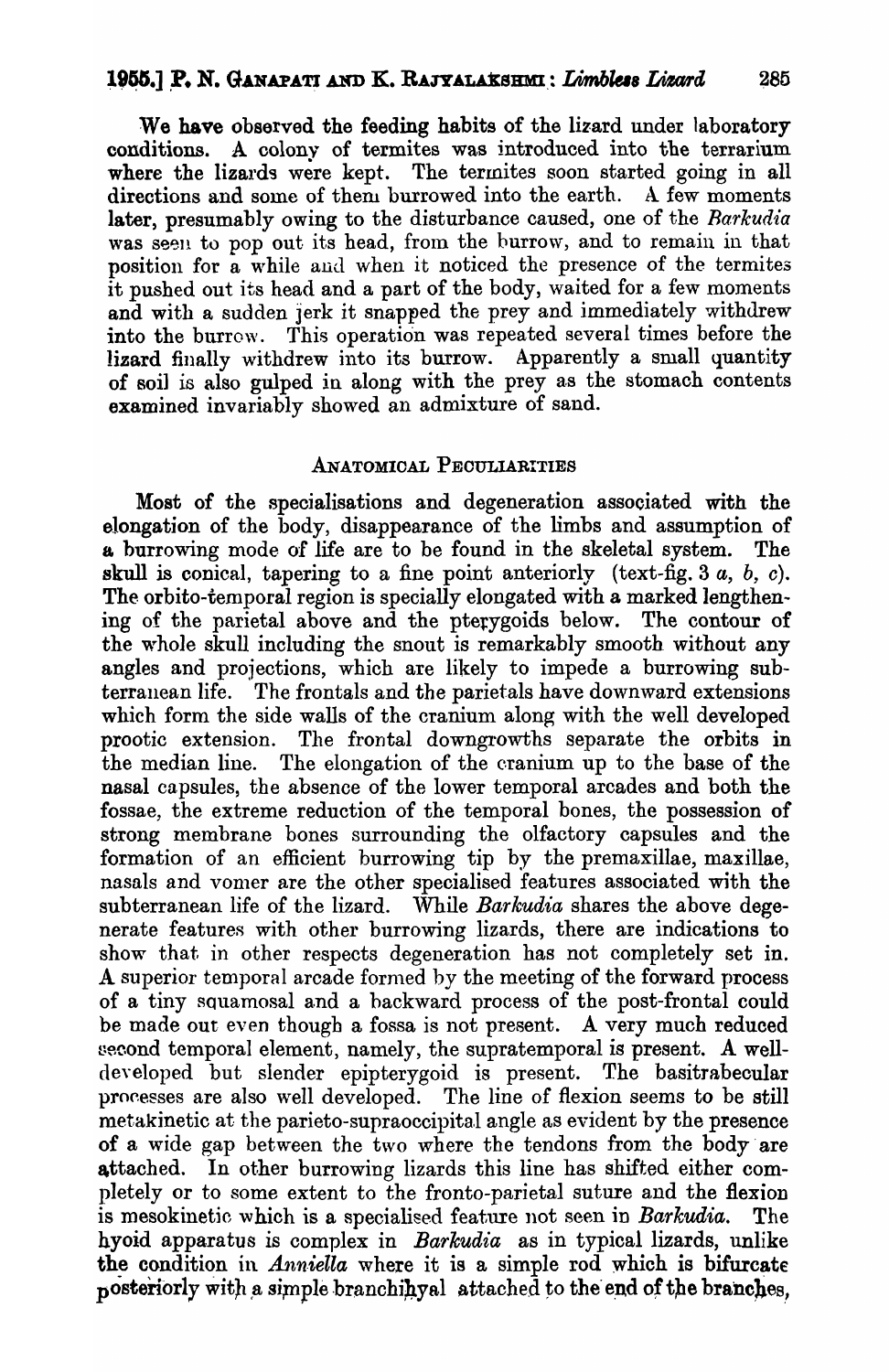The number of vertebrae is very large and the maximum number observed by us is 113 made up of 69 pre-caudals and 44 post-caudale. The vertebrae are procoelous (text-fig.  $4, a-f$ ). All the pre-caudals except the first three and the last three bear ribs and the caudal vertebrae have long transverse processes. All the caudal vertebrae possess complete chevrons at the posterior end of their centra. The transyerse splitting of the vertebra commences from the third caudaL The split is in the anterior region (text-fig. 4,  $f-h$ ) cutting off a small anterior segment







TEXT-FIG. 4.-Barkudia insularis Annandale.

*a.* Atlas; *b. Axis, lateral view*; *c. A Cervical vertebra showing well-developed* neural spine, ventral spine and transverse process; d. A typical vertebra; e. A sacral vertebra showing the forked transverse processes;  $f$ . A typical caudal vertebra showing the plit in the anterior region;  $g$ . the posterior segment of the caudal vertebra;  $h$ . the anterior segment of the caudal vertebra; i. Sacral region showing the two halves of pelvic girdle.

A., ligament running across the atlas in its middle; N.C., neural canal; N.SP., neural pine; OD. PR., odontoid process; P., posterior end; P. SEG., posterior segment; PEL. GRL., pelvio girdle; TR. PR., Transverse process; V. SP., ventral spine; ZY.F., Zygapophyses.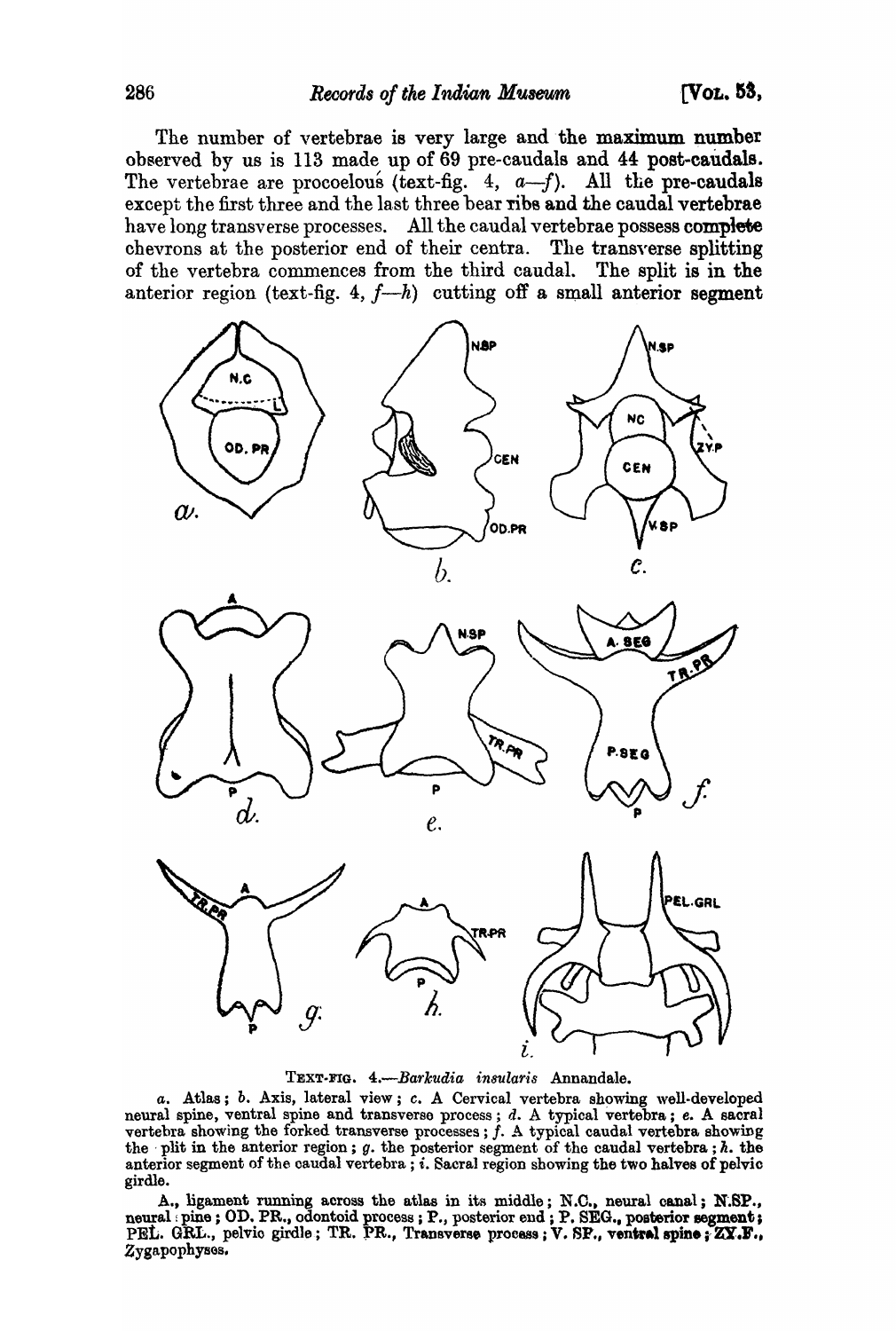and a large posterior segment. The number of body as well as tail vertebrae varies.

The pectoral girdle is completely absent and not even vestiges of it are left. The corresponding blood vessels supplying the limbs and girdle are also absent. The sternum is also totally absent.

Though not even vestiges of the hind limbs are present the pelvic girdle is represented by a pair of tri-radiate bones, one on either side, attached by ligaments to the vertebra immediately next to the last rib bearing vertebra (text-fig. 4,  $i$ ). These two bones do not meet in the mid-ventral line.

In the internal anatomy of the soft parts also there are some characteristic changes. All the internal organs show a marked elongation, as in the snakes, corresponding to the elongation of the body. The alimentary canal is more or less a straight long tube without many coils as in the normal lizards. The liver has only a single well developed long lobe with a very small secondary lobe. The main lobe extends for a little distance behind the heart to the posterior end of the stomach.

There are two lungs, both functional, but asymmetrical in conformity with the elongated snake-like body. The right lung is very much elongated while the left is smaller and about half the length of the right one. The trachea is also very long:

In the circulatory system there are a few special features. The heart is shifted far backwards but it has the normal saurian structure. Consequent on the absence of the anterior limbs and girdles no trace of the blood vessels supplying these organs are seen. It is remarkable that there are many more than the normal number of arteries supplying the alimentary canal. There are as many as five or six branches of the dorsal aorta supplying the oesophagus, two gastrics, an anterior mesenteric and a posterior coeliaco-mesenteric. The two iliacs run backwards and end in the vestiges of the pelvic girdle.

In the nervous sytem the brain has a normal lacertilian structure but there are a few peculiarities connected with the sense organs. The external narial openings are very minute which prevent sand particles and other foreign bodies entering the nasal organs when the animal burrows. The Jacobson's organs are well developed and according to Prattl this is associated with the ground living existence. It is more or less spherical lying beneath and lateral to the junction of the anterior and the olfactory chambers of the nasal organ. Posteriorly it opens by a slit-like aperture into the buccal cavity. The walls of the organ are much crenated. The choanal tube connecting the nasal sac with the pharynx is drawn out into a ductus naso-pharyngeus **as in other burrowing lizards.** 

The eyes though very minute in size have a normal structure and are not in any way degenerate. There is no trace of the upper eyelid while the lower lid is well developed and movable. In some of  $i$  he **sections of the eye we have observed a vascular tissue extending from the**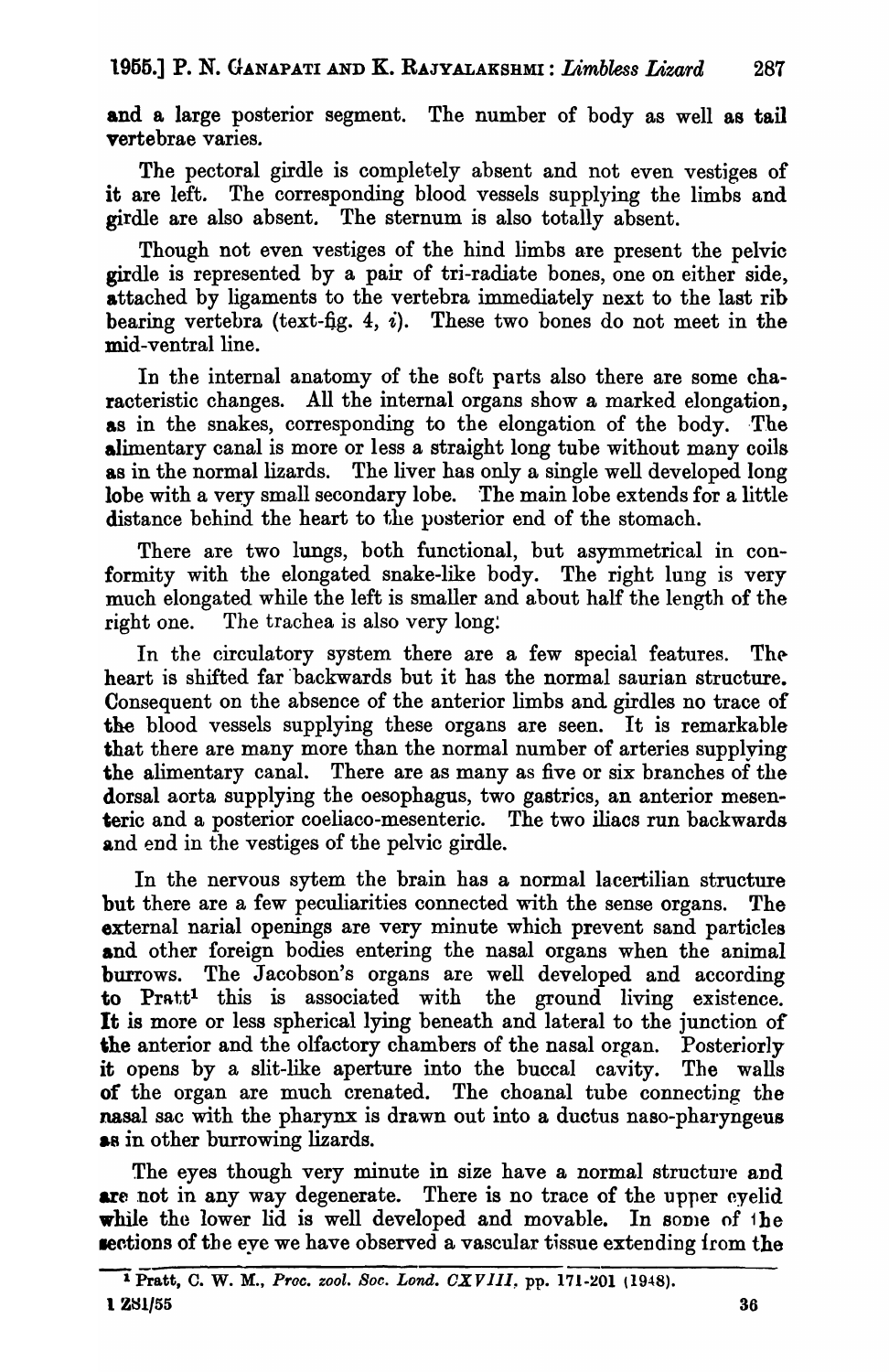retina through the vitreous chamber to the base of the lens which corresponds to the pecten in lizards. The presence of a pecten has not been reported in any of the other burrowing lizards.

A tympanic membrane hidden by muscles is present below the external ear apertures. The middle ear has a normal structure with the columella auris and the internal ear has the semicircular canals and the calcareous otolith.

# BREEDING HABITS

In the male the external genitalia consists of a pair of tubular hemipenis which, when withdrawn, are directed backwards and lie parallel to the vertebral column on the postero-Iateral sides of the cloacal chamber.

We have not yet succeeded in getting the eggs of the lizard despite intensive search for them for the past five years. In one of the terraria where a female was kept in captivity an oblong egg measuring nearly 15mm. in length was collected. The egg was pure white covered by a leathery shell membrane. On opening the egg was found to be in a damaged condition. The lizard was dissected and a second egg similar to. the one described above removed from the left oviduct. This also did not contain the embryo and apparently was unfertilised. Though large numbers of the lizard have been dissected we have not so far any evidence to show the existence of viviparity in the present form as has been reported in some of the Scincidae. The smallest specimens examined by us were about 12cms. in length and were very active like the adults. We are 'inclined to believe that *Barkudia,* like many other Scincidae, is oviparous. The search for the eggs from the natural habitat of the lizard is being continued.

# **DISCUSSION**

It is interesting to compare the limbless burrowing *Barkudia* with similar lizards reported from other parts of the world. Excellent accounts are available of the African burrowing skink *Acontiaa meleagris* (Brock) 1 , of the American limbless lizard *Anniella* (Coe and Kunkel<sup>2</sup>; Bellairs<sup>3</sup>; Miller<sup>4</sup>, and the Amphisbaenids of Africa and South America (Zan $gerl<sup>5</sup>$ ; Bellairs<sup>6</sup>). Besides the above, brief scattered reports of other burrowing lizards are also available.

From Brock's account of the skull of *Acontias meleagris* many of the features described for the form seem similar to those of *Barkudia.* The prootic bone has a prootic extension which forms part of the side wall in the orbito-temporal region. A large epiptery goid widely separated from the quadrate is present. The features in which it differs

<sup>1</sup>Brock, G. T., J. *Linn. Soc. (Zool.)* XLI, pp. 71-88 (1941).

<sup>&</sup>lt;sup>2</sup> Coe, W. R. and Kunkel, R. W., Trans. *Conn. Acad.*, XII, pp. 349-403 (1906).

<sup>&</sup>lt;sup>2</sup> Bellairs, A., *Proc. Zool. Soc. Lond.* CXIX, pp. 73-83 (1950).

<sup>&</sup>lt;sup>4</sup> Miller, C.R., *Ecol. monogr.* Durham N.C., XIV (3), pp. 71-289 (1944).

<sup>&</sup>lt;sup>5</sup> Zangerl, R., *Amer. Midland. Nat.*, Notredame, XXXI (3), pp. 417-454 (1944) *Amer*. *Midland. Nat., Notredame. XXXIII* (3), pp. 764-780 (1945).

<sup>&</sup>lt;sup>6</sup> Bellairs A., J. *Linn. Soc.* (Zool.), XLI, pp. 482-512 (1949) ; *Proe. Zool. Soc. Lond.*. CXlX, pp.73-83 (1950).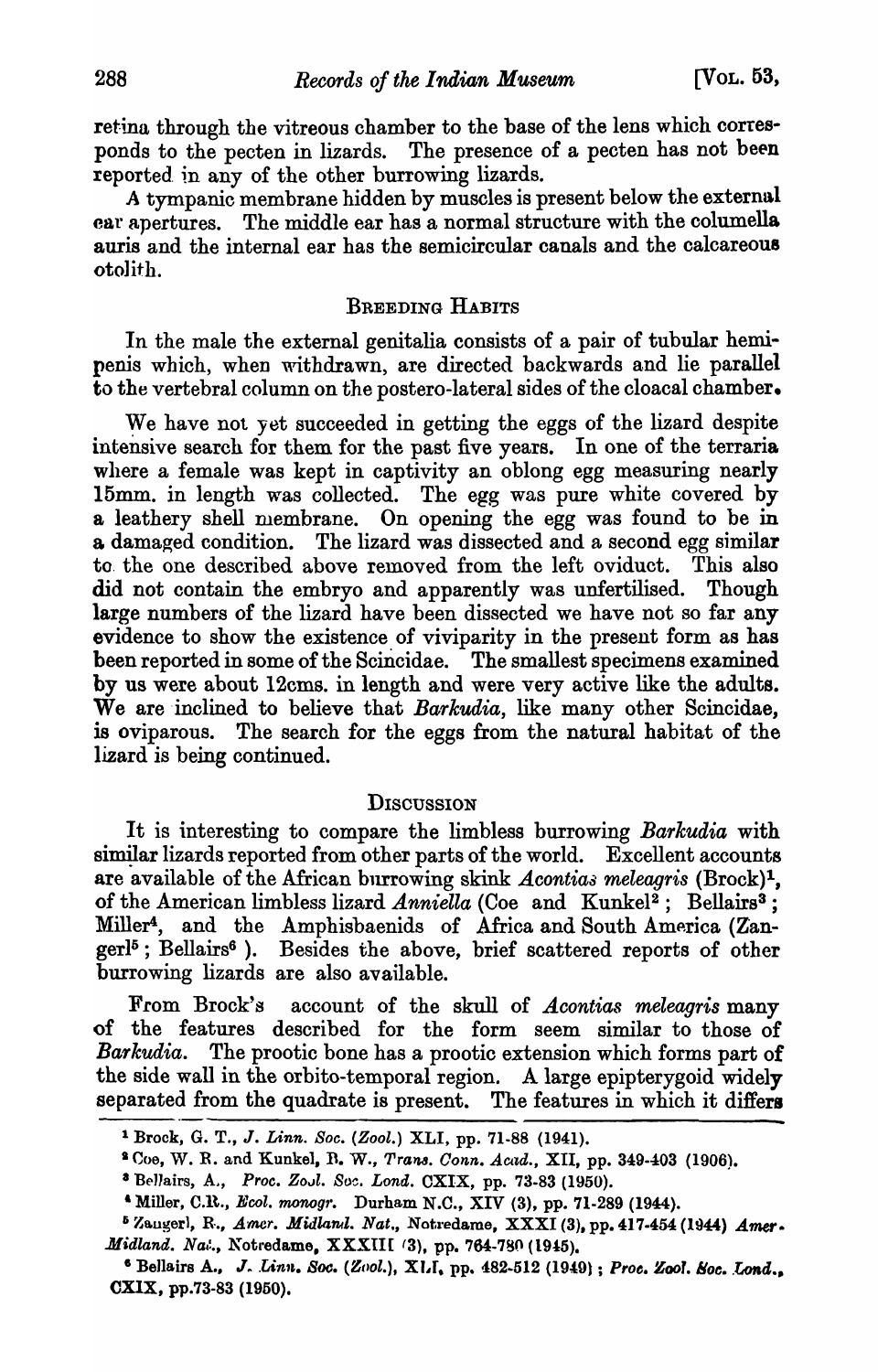from *Barkudia* are the absence of a superior temporal arcade, the palatal bones being large and scroll-like, open as a groove all along the ventra) median line and the tube containing an elongation of the nasal passage with the internal nares situated at the posterior end of the palatines. -The skull is mesokinetic instead of the metakinetic condition of *Baikudia.* 

In *Acontias niger* (Peters)<sup>1</sup> and *A. plumbens* (Bellairs) the squamosal and post-orbital form a complete superior temporal arch .as in *Anguis* and *Ophisaurus.* The. same condition is seen in *Barkudia*  -except that the elements concerned in the formation are post-frontal and squamosal.

From Bellairs' account of *Nessia* a burrowing skink from Ceylon, the anatomy of the skull seems to be similar to that of *Barkudia, Anniella*  and *Acontias*. Here too the temporal region of the skull is elongated, the fronto-parietal downgrowths are present, the temporal arches have been lost, squamosal and jugal are reduced, and the post-orbital absent.

Brock gives the characters of *Typhlosaurus auranticus* (Anelytropsidae) based on Peters' figures and says that all the features are very similar to *Acontias meleagris* except that instead of the one vestigeal temporal bone in *T* auranticus, both *Acontias* and *Barkudia* have two.

Feylinidae and Anelytropsidae also conform to the features characterising burrowing forms in that they are stated to lack temporal arcades {Boulenger2 ; Cope3 ; Camp4). The epipterygoid and basitrabecular precesses are well-developed (Bellairs), as in *Barkudia, Anniella* and *Acontias*. In *Feylinia* the parieto-occipital angle does not seem to be much reduced as is the case in *Barkudia.* 

The various accounts on *Anniella* (Bellairs, Coe and Kunkel<sup>5</sup>; Miller, confirm the similarity of features of this form and *Bar kudia.* A few in which it differs are that the posterior margin of the parietal is unusual in possessing a triang lar median process which projects backward over the processus ascendens. Bellairs states "It seems likely that in *Anniella* the transference from the primitive metakinetic condition to the mesokinetic state has largely taken place" There is no superior temporal arcade in *Anniella.* 

*Anguis fragilis* (Anguidae) according to Bellairs serves to illustrate an early stage in burrowing adaptation. Here there are frontal downgrowths, a feature not restricted to burrowing forms alone. Parietal downgrowths, the presence of which is associated with burrowing existence, are absent in *Anguis*. Moreover the skull shows metakinetic line of flexion as in *Barkudia.* 

A comparison of *Barkudia* to Amphisbaenidae reveals a few interesting points. The general morphology of the skull is similar, and in *Amphisbaena voilacea*, Brock states that "it is even more slender and

<sup>&</sup>lt;sup>1</sup> Peters, W.C.H., *Naturwissenschajtloche Reive nach Mossambique*. Zoolog'e Amphibien. G. Reimer, Berln (1882) .

<sup>&</sup>lt;sup>\*</sup>Boulenger, G. A., *Catalogue of the lizards in the British Muszum* (Natural History) (1887).

<sup>&</sup>lt;sup>3</sup> Cope, E. D., Ann. Rept. U. S. Nation. Mus. (1889), pp. 151-1294 (1900).

<sup>&</sup>lt;sup>4</sup> Camp, C. L., *Bull. Amer. Mus. Nat. Hist. XLVIII*, pp. 289-482 (1923).

<sup>&</sup>lt;sup>5</sup> Coe, U. R. and Kunkel, B. W., Amer. Nat.  $\text{XXXVIII}$ , pp. 487-490 (1904), *Anal*  $\Delta$ nz., XXVI, pp. 219-222 (1905).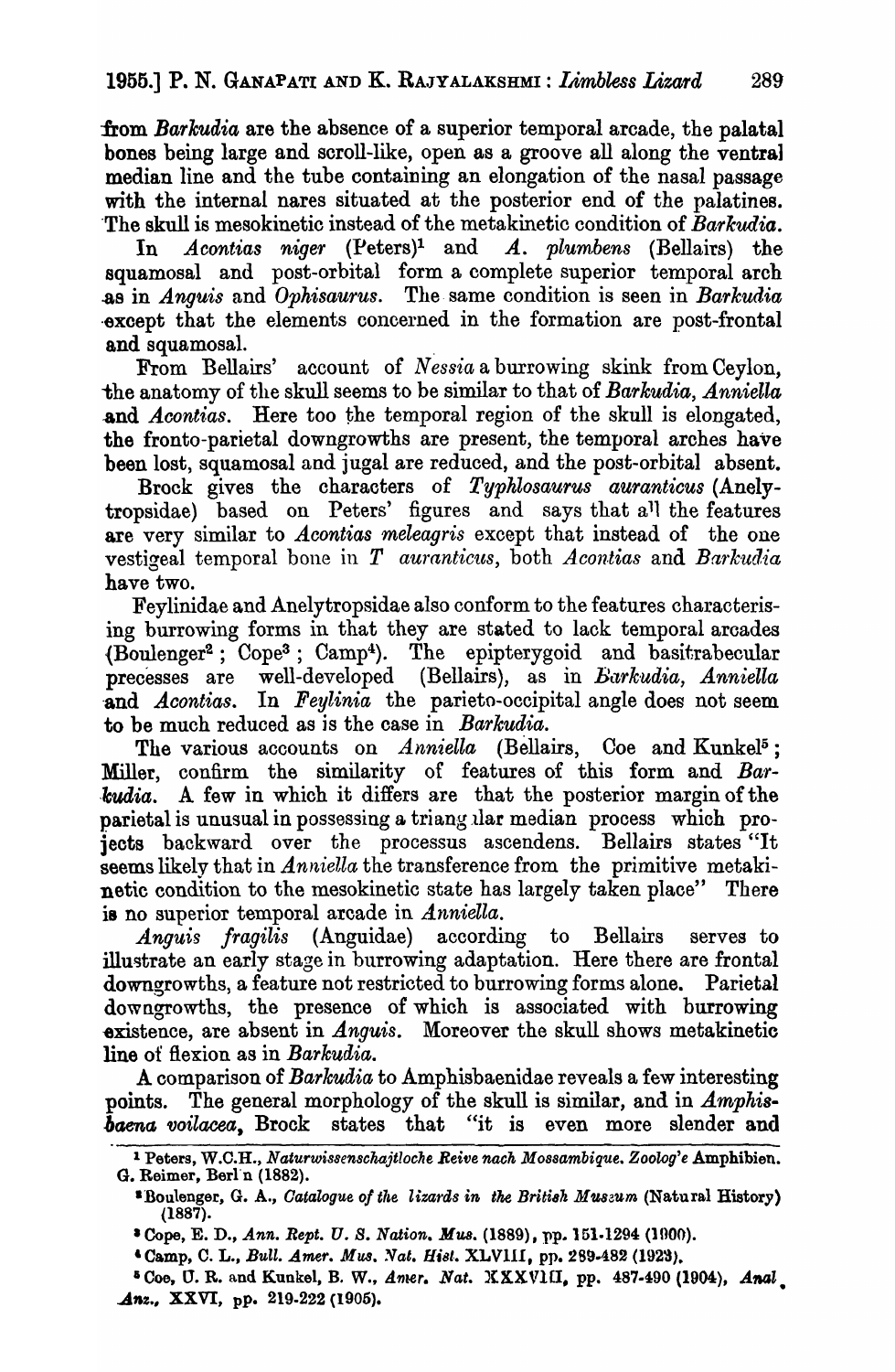lacking in angles and projections calculated to impede a subterranean existence. The downgrowths of parietals and frontals have formed a solid cranial box extending to the skull floor and entirely obliterating the inter-orbital septum. There is no trace of an epipterygoid nor of any temporal arcade bones. The lower jaw is foreshortened and the quadrate relatively lengthened which has the effect of lessening the gape of the jaws in a manner one might expect to be favourable to a burrowng<br>mode of life" Versluys<sup>1</sup> pointed out that Amphisbaenidae mode of life" Versluys<sup>1</sup> pointed out that Amphisbaenidae possessed mesokinetic skulls. He also reports that a basitrabecular process is lacking in *Amphisbaena.* According to Bellairs Amphisbaenidae 'presents a combination of highly adaptive features with certain others, less obviously adaptive'. From ZangerI's account, it is clear that vestigeal sternem and shoulder girdle elements are present in all genera of Amphisbaenidae. The pelvis and hind limbs are highly vestigeal. In his words 'the numerically varying position of the cloacal region in different Amphisbaenidae and the variable qualitative and quantitative development of the ribs transverse and ventral processes. at the end of the cloacal series suggest a phylogenetic displacement of this region towards the tail' The eyes are reduced in varying degrees.

Brock referring to Peters' account of the burrowing snakes-*Typklops* and *Glauconia* finds a close similarity between the skull of *Glauconia* and *Amphisbaena*. She, moreover, states that 'the typical ophidian skull has a very unique appearance, but its peculiarities are all modifications to provide the wide gape of the specialised snake. When we discount these modifications we find that the remaining ophidian oharacters are those described for *Glauconia,* features which are all associated with a subterranean existence'.

She further adds that "In this comparative study of *Acontias* with other burrowing lizards and snakes, I have detected no features in skull structures which differentiate the Ophidia from the Lacertilea. The burrowing lizards and burrowing snakes form an intermediate serieswhich completely bridge the gap between the typical lizards and the specialized snakes"

# **SUMMARY**

The paper deals with the bionomics and some aspects of the anatomy of a limbless lizard, *Barkudia insularis* Annandale occurring in the University Campus, Waltair.

The lizard is an efficient burrower and lives in underground tunnels. It is mainly insectivorous in diet. Its food and feeding habits are briefly described. The eyes are normal and functional, unlike the degenerate condition found in some of the Amphisbaenidae. Minute external ear openings are present. The internal organisation shows the usual asymmetrical condition in some of the organ systems, such as the lungs, liver, etc. which is associated with the elongation of the body and the assumption of a snake-like condition. In the blood vascular system there is no trace of the vessels supplying the anterior limbs and the pectoral girdle, in conformity with the total absence of the pectoral